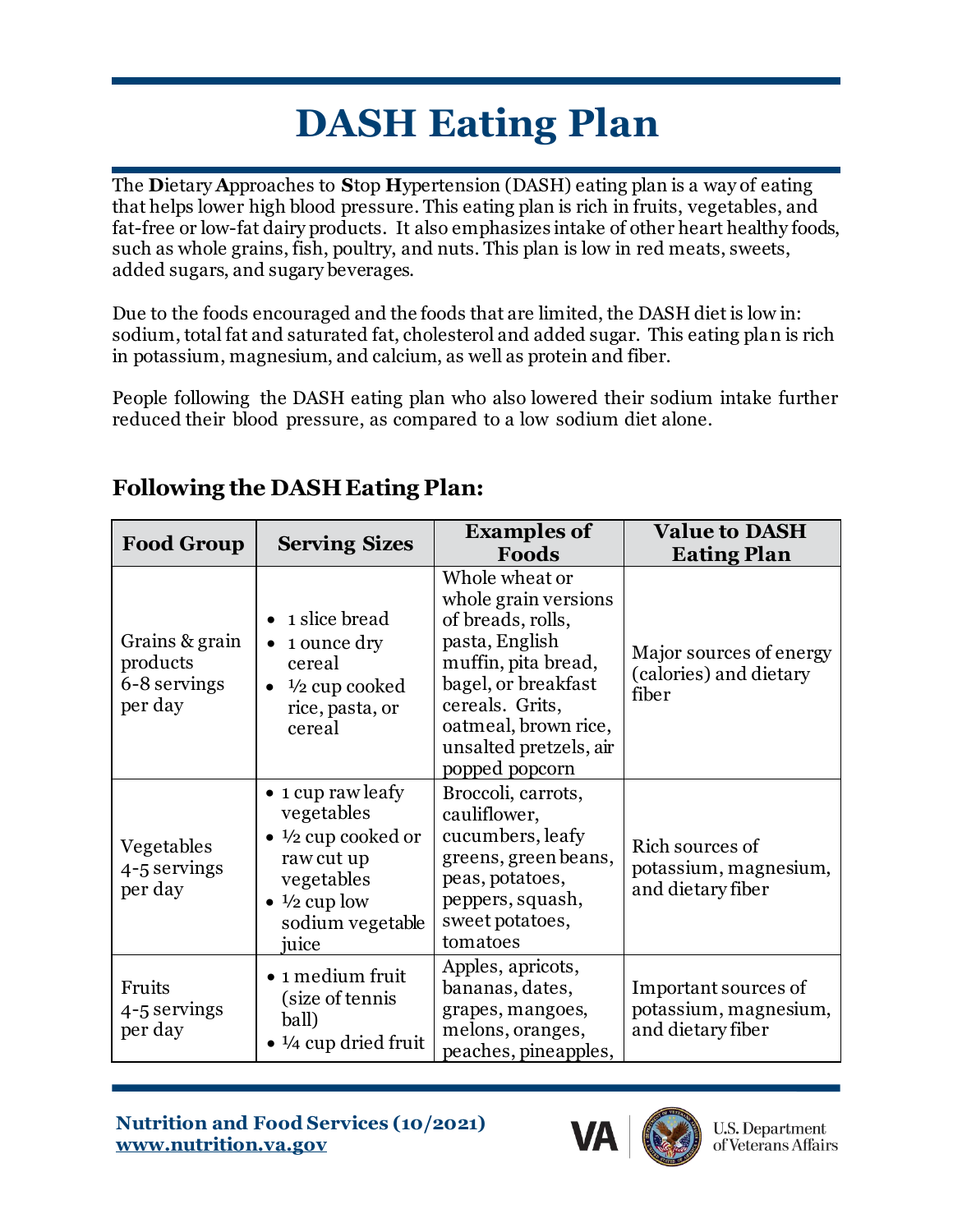|                                                                                | $\bullet$ $\frac{1}{2}$ cup fresh,<br>frozen, or canned<br>fruit<br>$\bullet$ $\frac{1}{2}$ cup fruit juice                                                       | prunes, raisins,<br>strawberries,<br>tangerines                                                                                                                        |                                                                                                             |
|--------------------------------------------------------------------------------|-------------------------------------------------------------------------------------------------------------------------------------------------------------------|------------------------------------------------------------------------------------------------------------------------------------------------------------------------|-------------------------------------------------------------------------------------------------------------|
| Fat-free or<br>low-fat milk<br>and milk<br>products<br>2-3 servings<br>per day | 1 cup milk<br>$\bullet$<br>1 cup yogurt<br>$1\frac{1}{2}$ ounces<br>cheese                                                                                        | Fat-free (skim) or<br>$low$ -fat $(1%)$ milk or<br>butter milk. Fat-<br>free, low-fat, or<br>reduced fat cheese,<br>fat-free, low-fat, or<br>regular frozen<br>yogurt. | Major sources of<br>calcium and protein                                                                     |
| Lean meats,<br>poultry, and<br>fish<br>No more than<br>2 servings per<br>day   | 3 ounces of<br>$\bullet$<br>cooked meats,<br>poultry, or fish<br>$\bullet$ 1 egg                                                                                  | Select lean or extra<br>lean meat. Trim<br>away visible fat.<br>Broil, roast, or grill<br>instead of fry.<br>Remove skin from<br>poultry.                              | Rich sources of protein<br>and magnesium                                                                    |
| Nuts, seeds,<br>and legumes<br>4-5 serving per<br>week                         | $1/3$ -1 $\frac{1}{2}$ ounces<br>$\bullet$<br>nuts or seeds<br>2 Tbsp. nut<br>butter<br>$\frac{1}{2}$ cup cooked<br>$\bullet$<br>legumes (dried<br>beans or peas) | Almonds, hazelnuts,<br>mixed nuts,<br>sunflower seeds,<br>peanuts, kidney<br>beans, lentils, and<br>split peas.                                                        | Rich sources of energy<br>(calories), magnesium,<br>potassium, vegetarian<br>protein, and dietary<br>fiber. |
| Fats and oils                                                                  | $\bullet$ 1 tsp soft<br>margarine<br>• 1 Tbsp low-fat<br>mayonnaise<br>• 2 Tbsp light salad<br>dressing<br>$\bullet$ 1 tsp oil                                    | Soft margarine, low-<br>fat mayonnaise,<br>light salad dressing,<br>and vegetable<br>oils (canola, olive,<br>avocado, corn,<br>safflower)                              | Less than 30% of<br>calories in the DASH<br>Diet are from fat                                               |

## **Tips for eating the DASH way**

- ➢ Start small. Make gradual changes to your eating habits.
- ➢ Plan your meals around foods that contain fiber, such as whole wheat bread, whole wheat pasta, brown rice, beans, or vegetables.
- ➢ Treat meat as a small part of the whole meal, instead of the focus. Have only 3 ounces of meat at a meal, which is about the size of a deck of cards.



U.S. Department<br>of Veterans Affairs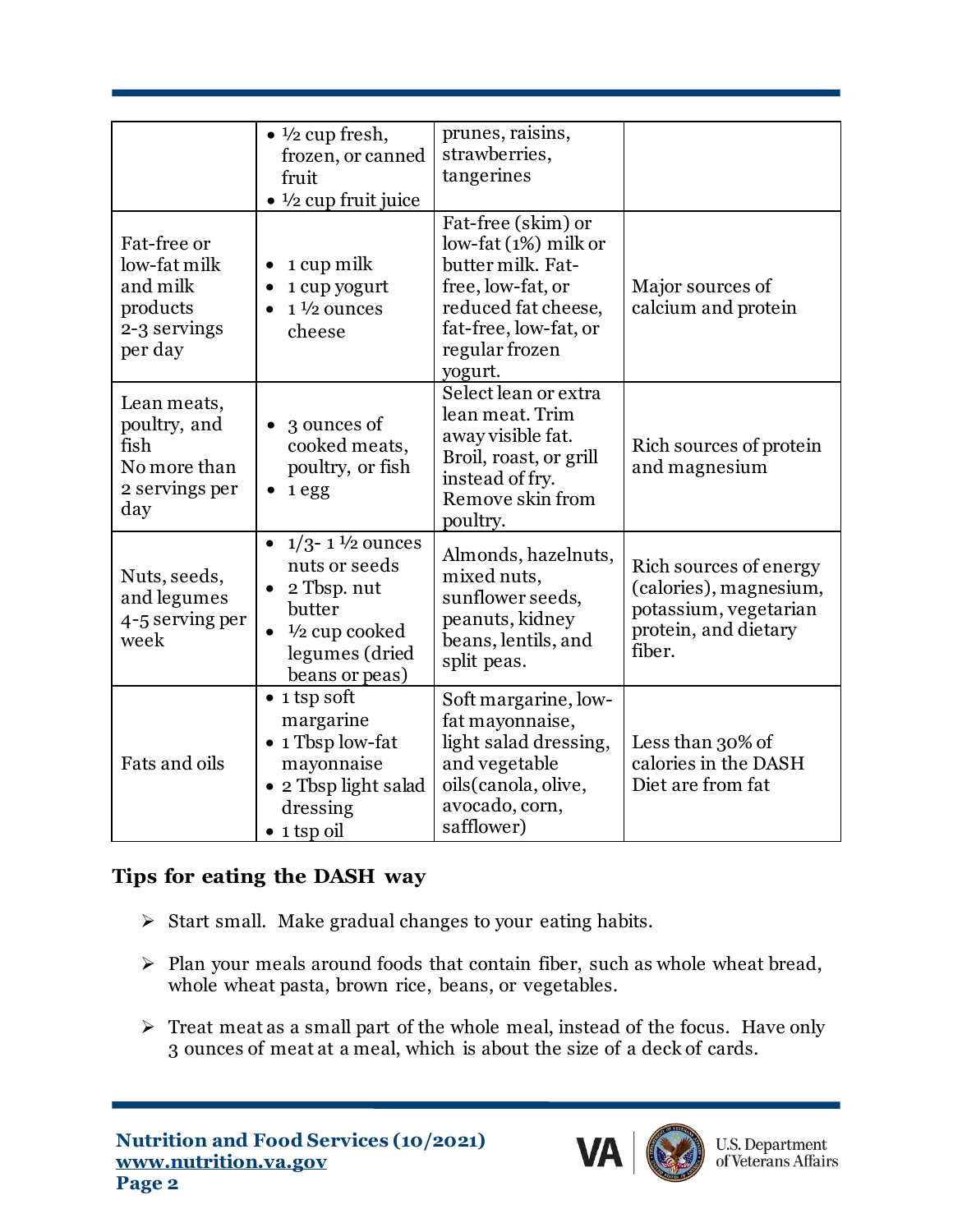- ➢ Choose low-fat or fat-free dairy products. If you are lactose intolerant, try lactase enzyme pills or lactose-free or lactose-reduced products.
- ➢ Use fruit or sugar-free gelatin as desserts and snack alternatives.
- $\triangleright$  If you drink alcohol, limit it to one serving per day for women and two servings per day for men to keep blood pressure from rising. One serving of alcohol is 12 ounces of beer, 5 ounces of wine, or 1.5 ounces of hard alcohol.
- $\triangleright$  Choose products that are low in sodium (less than 140 milligrams per serving) or have no added salt.
- ➢ Buy fresh or frozen vegetables. Use canned vegetables with "no salt added." If unable to find no salt added, drain liquid and rinse well with water to reduce sodium content.
- ➢ Choose ready-to-eat breakfast cereals and breads that are low in sodium.
- ➢ Cut back on cured and brined foods (example: processed breakfast meats, pickles, olives). Use spices and herbs instead of salt. Substitute lemon, lime, vinegar, or salt-free seasoning blends.
- ➢ Choose convenience foods less often. When you do choose convenience foods, compare nutrition facts labels to make a lower sodium choice .

## **The DASH Eating Plan Sample Menu (Based on 2000 Calories/Day)**

| 2300 mg sodium menu                                  | <b>Substitutions to</b><br>$\downarrow$ sodium to 1500<br>mg | <b>Servings</b>      |
|------------------------------------------------------|--------------------------------------------------------------|----------------------|
| <b>Breakfast</b>                                     |                                                              |                      |
| <sup>3</sup> /4 cup bran flakes cereal               | 3/4 cup shredded<br>wheat                                    | 1 grain              |
| 1 slice whole wheat bread                            |                                                              | 1 grain              |
| 1 medium banana                                      |                                                              | $\overline{1}$ fruit |
| $\frac{1}{2}$ cup fat-free, no sugar added<br>yogurt |                                                              | $1/2$ milk product   |
| 1 cup low-fat milk                                   |                                                              | 1 milk product       |
| 1 tsp olive oil                                      |                                                              | 1 fat                |
| Lunch                                                |                                                              |                      |
| Chicken salad                                        | Unsalted chicken<br>salad                                    | 1 poultry            |
| 2 slices whole wheat bread                           | Low sodium bread                                             | 2 grain              |
| 1 tbsp Dijon mustard                                 | Regular mustard                                              |                      |